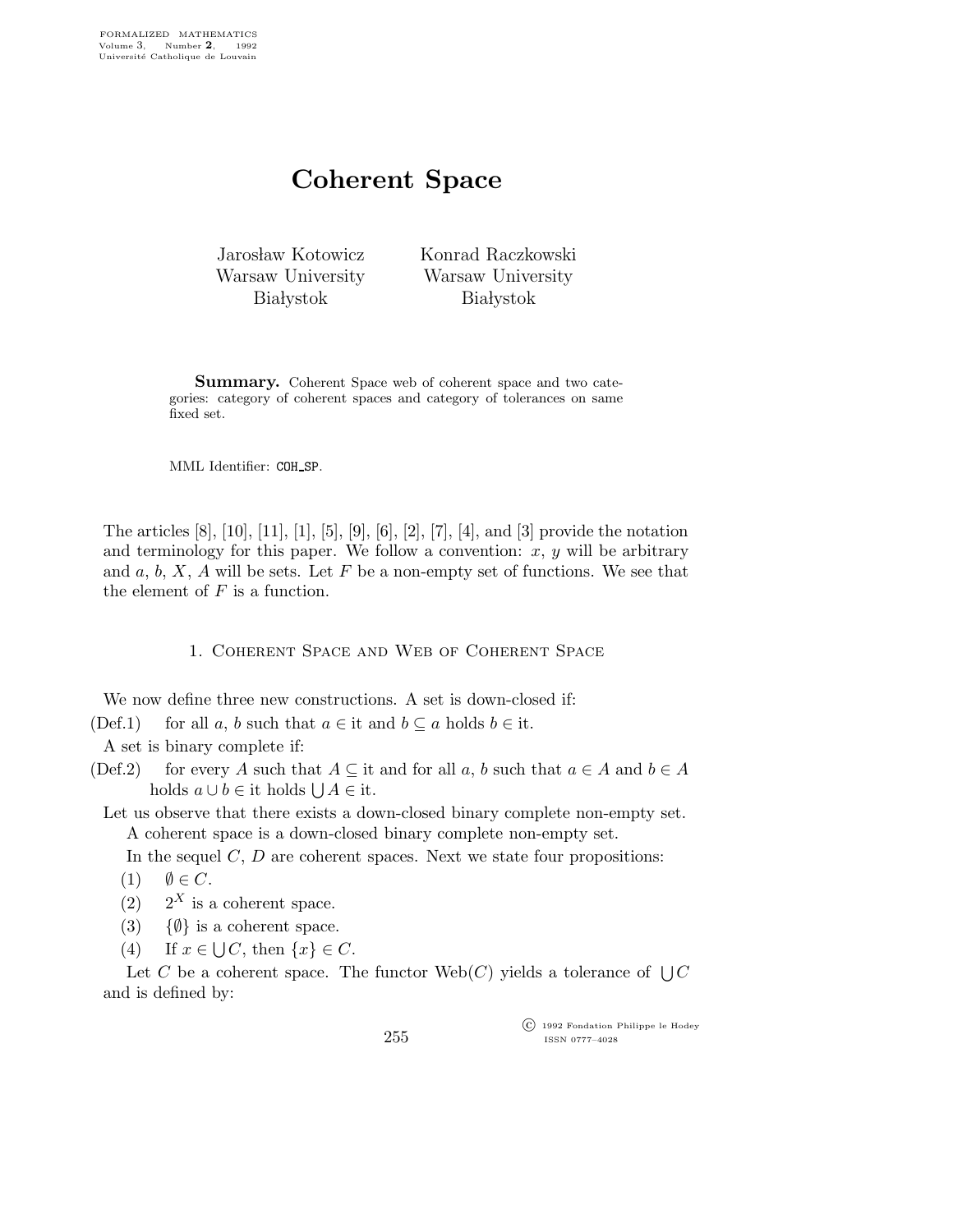(Def.3) for all x, y holds  $\langle x, y \rangle \in \text{Web}(C)$  if and only if there exists X such that  $X \in C$  and  $x \in X$  and  $y \in X$ .

In the sequel T is a tolerance of  $\bigcup C$ . One can prove the following propositions:

- (5)  $T = \text{Web}(C)$  if and only if for all x, y holds  $\{x, y\} \in T$  if and only if  ${x, y} \in C$ .
- (6)  $a \in C$  if and only if for all x, y such that  $x \in a$  and  $y \in a$  holds  $\{x,y\} \in C.$
- (7)  $a \in C$  if and only if for all x, y such that  $x \in a$  and  $y \in a$  holds  $\langle x, \rangle$  $y\} \in \text{Web}(C).$
- (8) If for all x, y such that  $x \in a$  and  $y \in a$  holds  $\{x, y\} \in C$ , then  $a \subseteq \bigcup C$ .
- (9) If  $Web(C) = Web(D)$ , then  $C = D$ .
- (10) If  $\bigcup C \in C$ , then  $C = 2^{\bigcup C}$ .
- (11) If  $C = 2^{\bigcup C}$ , then  $\text{Web}(C) = \nabla_{\bigcup C}$ .

Let X be a set, and let E be a tolerance of X. The functor  $\text{CohSp}(E)$  yielding a coherent space is defined by:

(Def.4) for every a holds  $a \in \mathrm{CohSp}(E)$  if and only if for all x, y such that  $x \in a$  and  $y \in a$  holds  $\langle x, y \rangle \in E$ .

In the sequel  $E$  denotes a tolerance of  $X$ . Next we state four propositions:

- $(12) \text{Web}(\text{CohSp}(E)) = E.$
- (13)  $\text{CohSp}(Web(C)) = C.$
- (14)  $a \in \mathrm{CohSp}(E)$  if and only if a is a set of mutually elements w.r.t. E.
- $(15)$  Coh $Sp(E)$  = TolSets E.

## 2. Category of Coherent Spaces

Let us consider X. The functor  $CSp(X)$  yielding a non-empty set is defined as follows:

 $(Def.5) \quad CSp(X) = \{x : x \text{ is a coherent space}\},\$  where x ranges over subsets of  $2^X$ .

In the sequel C,  $C_1$ ,  $C_2$  denote elements of  $CSp(X)$ . Let us consider X, C. The functor  ${}^@C$  yielding a coherent space is defined as follows:

$$
(\text{Def.6}) \qquad {}^{\textcircled{\tiny{\mathbb{Q}}}}C = C.
$$

The following proposition is true

(16) If  $\{x, y\} \in C$ , then  $x \in \bigcup C$  and  $y \in \bigcup C$ .

Let us consider X. The functor Funcs<sub>C</sub>X yielding a non-empty set of functions is defined by:

(Def.7) Funcs<sub>C</sub>X =  $\bigcup$ { $(\bigcup y)^{\bigcup x}$ }, where x ranges over elements of CSp(X), and y ranges over elements of  $CSp(X)$ .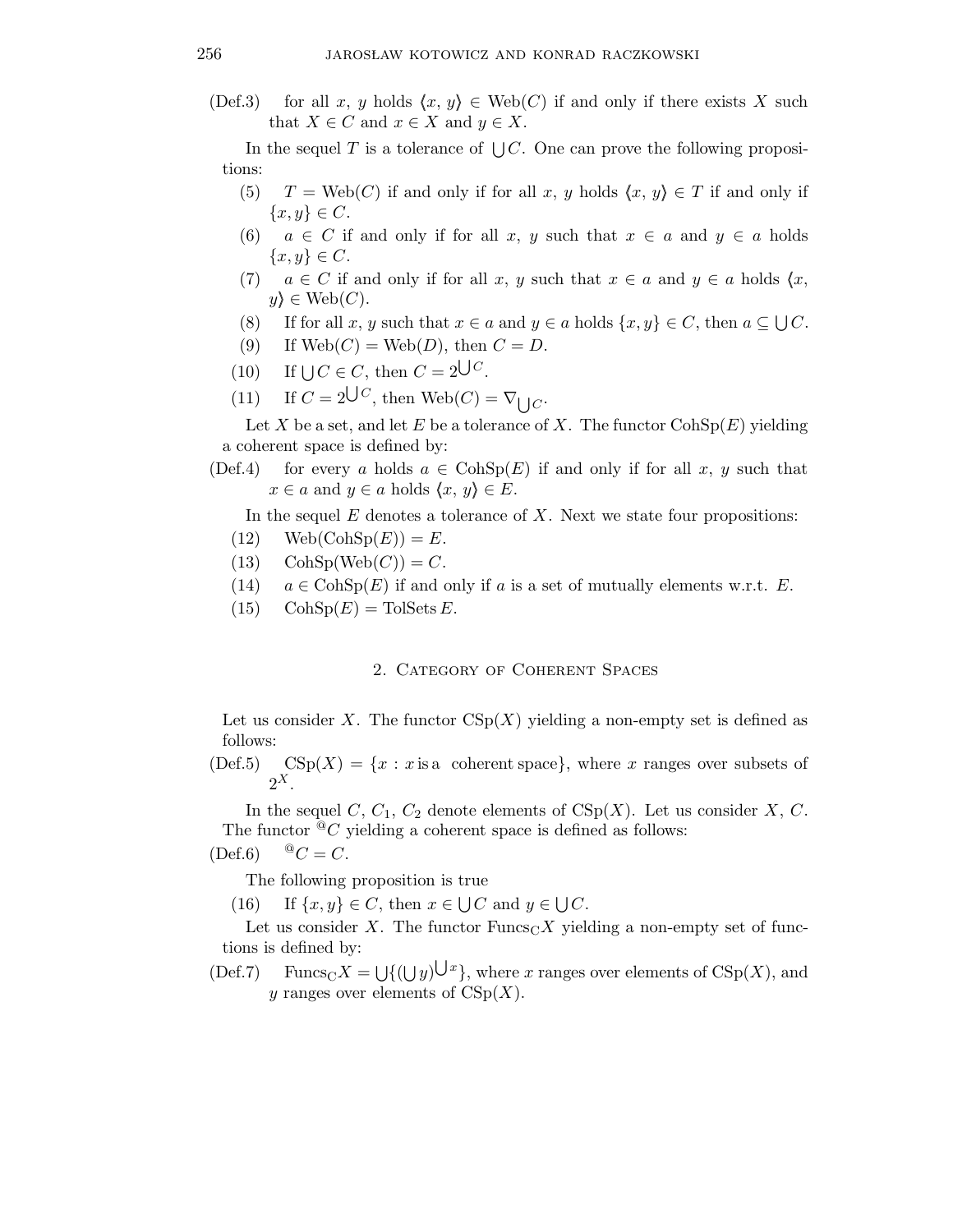In the sequel g is an element of  $\text{Funcs}_C X$ . The following proposition is true

(17)  $x \in \text{Funcs}_C X$  if and only if there exist  $C_1, C_2$  such that if  $\bigcup C_2 = \emptyset$ , then  $\bigcup C_1 = \emptyset$  and also x is a function from  $\bigcup C_1$  into  $\bigcup C_2$ .

Let us consider X. The functor  $\text{Maps}_{C}X$  yielding a non-empty set is defined by:

(Def.8) Maps<sub>C</sub>X = { $\{\langle C, C_3 \rangle, f\} : (\bigcup C_3 = \emptyset \Rightarrow \bigcup C = \emptyset) \land f$  is a function from  $\bigcup C$  into  $\bigcup C_3 \wedge \bigwedge_{x,y} [\{x,y\} \in C \Rightarrow \{f(x),f(y)\} \in C_3]\},\$ where C ranges over elements of  $CSp(X)$ , and  $C_3$  ranges over elements of  $CSp(X)$ , and f ranges over elements of Funcs<sub>C</sub>X.

In the sequel l,  $l_1$ ,  $l_2$ ,  $l_3$  will be elements of  $\text{Maps}_C X$ . The following two propositions are true:

- (18) There exist g,  $C_1$ ,  $C_2$  such that  $l = \langle (C_1, C_2), g \rangle$  and also if  $\bigcup C_2 = \emptyset$ , then  $\bigcup C_1 = \emptyset$  and g is a function from  $\bigcup C_1$  into  $\bigcup C_2$  and for all x, y such that  $\{x,y\} \in C_1$  holds  $\{g(x),g(y)\} \in C_2$ .
- (19) For every function f from  $\bigcup C_1$  into  $\bigcup C_2$  such that if  $\bigcup C_2 = \emptyset$ , then  $\bigcup C_1 = \emptyset$  and also for all x, y such that  $\{x, y\} \in C_1$  holds  $\{f(x), f(y)\} \in$  $C_2$  holds  $\langle \langle C_1, C_2 \rangle, f \rangle \in \text{Maps}_C X$ .

We now define three new functors. Let us consider  $X, l$ . The functor graph $(l)$ yields a function and is defined by:

 $(Def.9)$  graph $(l) = l_2$ .

The functor dom l yielding an element of  $CSp(X)$  is defined by:

 $(Def.10) \quad \text{dom } l = (l_1)_1.$ 

The functor cod l yielding an element of  $CSp(X)$  is defined by:

 $(Def.11) \quad \text{cod } l = (l_1)_2.$ 

Next we state the proposition

(20)  $l = \langle \langle \text{dom } l, \text{cod } l \rangle, \text{graph}(l) \rangle.$ 

Let us consider X, C. The functor id(C) yields an element of  $\text{Maps}_{C}X$  and is defined by:

 $(\text{Def.12}) \quad \text{id}(C) = \langle \langle C, C \rangle, \text{id}_{\bigcup C} \rangle.$ 

One can prove the following proposition

 $(21)$  $\text{cod } l \neq \emptyset \text{ or } \bigcup \text{dom } l = \emptyset \text{ and also graph}(l) \text{ is a function from } \bigcup \text{dom } l$ into  $\bigcup \text{cod } l$  and for all  $x, y$  such that  $\{x, y\} \in \text{dom } l$  holds  $\{(graph(l))(x),(graph(l))(y)\}\in \text{cod }l.$ 

Let us consider X,  $l_1$ ,  $l_2$ . Let us assume that  $\text{cod } l_1 = \text{dom } l_2$ . The functor  $l_2 \cdot l_1$  yielding an element of  $\text{Maps}_{\text{C}}X$  is defined as follows:

(Def.13)  $l_2 \cdot l_1 = \langle \langle \text{dom } l_1, \text{cod } l_2 \rangle, \text{graph}(l_2) \cdot \text{graph}(l_1) \rangle.$ 

We now state four propositions:

- (22) If dom  $l_2 = \text{cod } l_1$ , then  $\text{graph}((l_2 \cdot l_1)) = \text{graph}(l_2) \cdot \text{graph}(l_1)$  and  $dom(l_2 \cdot l_1) = dom l_1$  and  $cod(l_2 \cdot l_1) = cod l_2$ .
- (23) If dom  $l_2 = \text{cod } l_1$  and dom  $l_3 = \text{cod } l_2$ , then  $l_3 \cdot (l_2 \cdot l_1) = (l_3 \cdot l_2) \cdot l_1$ .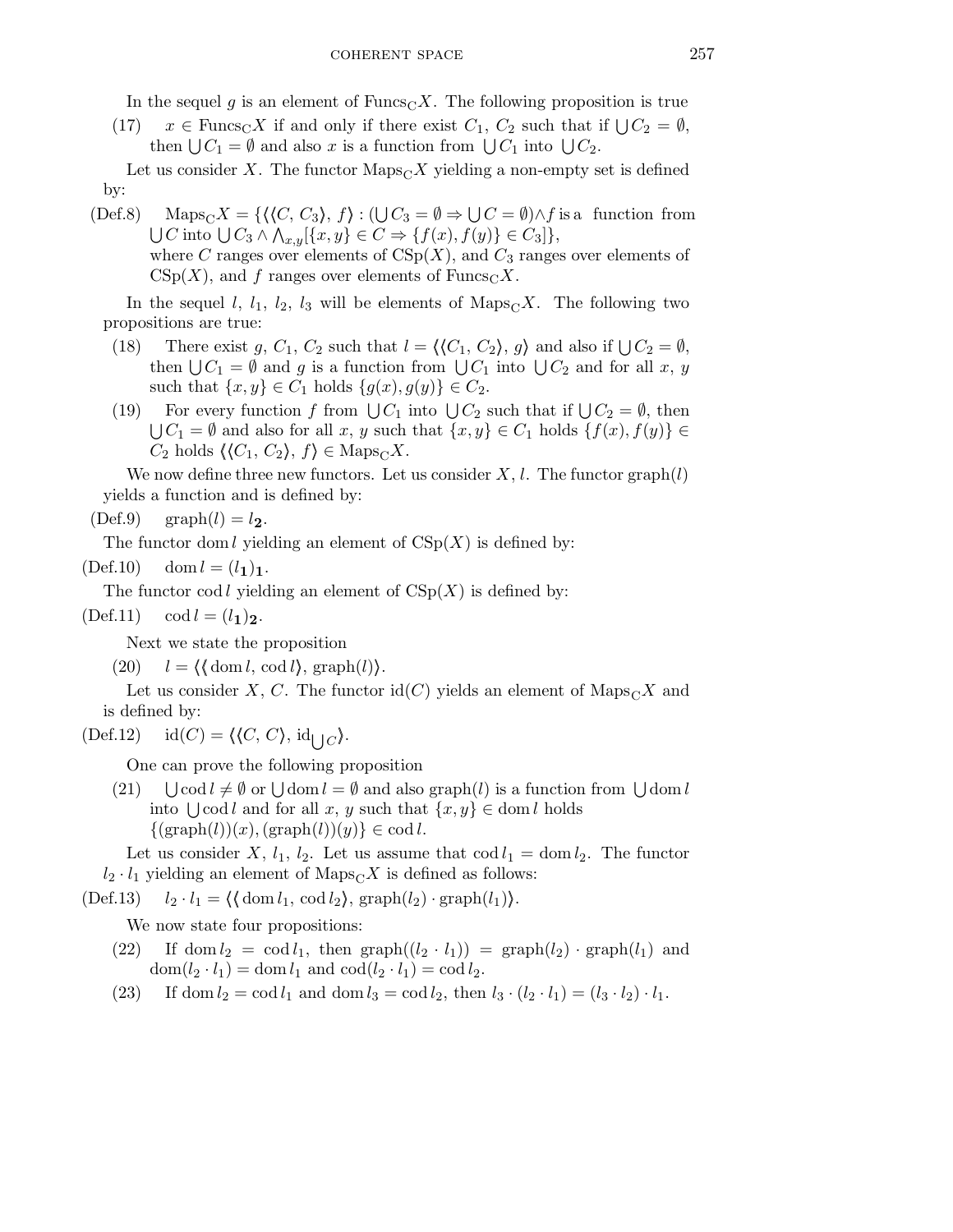- (24) graph( $\text{id}(C)$ ) =  $\text{id}_{\bigcup C}$  and dom  $\text{id}(C) = C$  and  $\text{cod } \text{id}(C) = C$ .
- $(25)$   $l \cdot \text{id}(\text{dom } l) = l$  and  $\text{id}(\text{cod } l) \cdot l = l$ .

We now define four new functors. Let us consider X. The functor  $\text{Dom}_{\text{CSp}} X$ yields a function from  $\text{Maps}_{C}X$  into  $\text{CSp}(X)$  and is defined as follows:

(Def.14) for every l holds  $(Dom_{\text{CSp}} X)(l) = \text{dom } l$ .

The functor  $\text{Code}_{\text{CSp}} X$  yielding a function from  $\text{Maps}_{C} X$  into  $\text{CSp}(X)$  is defined by:

(Def.15) for every l holds  $(\text{Cod}_{\text{CSp}} X)(l) = \text{cod } l$ .

The functor  $\cdot_{\text{CSp}} X$  yielding a partial function from [Maps<sub>C</sub>X, Maps<sub>C</sub>X] to  $\text{Maps}_{C} X$  is defined by:

(Def.16) for all  $l_2$ ,  $l_1$  holds  $\langle l_2, l_1 \rangle \in \text{dom} \cdot_{\text{CSp}} X$  if and only if dom  $l_2 = \text{cod } l_1$ and for all  $l_2$ ,  $l_1$  such that dom  $l_2 = \text{cod } l_1$  holds  $(\cdot_{\text{CSp}} X)(\langle l_2, l_1 \rangle) = l_2 \cdot l_1$ . The functor  $\mathrm{Id}_{\mathrm{CSp}} X$  yielding a function from  $\mathrm{CSp}(X)$  into  $\mathrm{Maps}_{\mathrm{C}} X$  is defined

by:

(Def.17) for every C holds  $(\text{Id}_{\text{CSp}} X)(C) = \text{id}(C)$ .

Next we state the proposition

- (26)  $\langle \text{CSp}(X), \text{Maps}_C X, \text{Dom}_{\text{CSp}} X, \text{Cod}_{\text{CSp}} X, \cdot_{\text{CSp}} X, \text{Id}_{\text{CSp}} X \rangle$  is a category. Let us consider  $X$ . The  $X$ -coherent space category yields a category and is defined by:
- $(Def.18)$  the X-coherent space category

 $=\langle \text{CSp}(X), \text{Maps}_{\text{C}}X, \text{Dom}_{\text{CSp}}X, \text{Cod}_{\text{CSp}}X, \cdot_{\text{CSp}}X, \text{Id}_{\text{CSp}}X\rangle.$ 

## 3. Category of Tolerances

We now define two new functors. Let  $X$  be a set. The tolerances on  $X$  constitute a non-empty set defined by:

(Def.19) the tolerances on  $X$  is the set of all tolerances of  $X$ .

Let  $X$  be a set. The tolerances on subsets of  $X$  constitute a non-empty set defined as follows:

(Def.20) the tolerances on subsets of  $X = \bigcup \{$ the tolerances on Y $\}$ , where Y ranges over subsets of X.

In the sequel  $t$  denotes an element of the tolerances on subsets of  $X$ . The following propositions are true:

- (27)  $x \in$  the tolerances on subsets of X if and only if there exists A such that  $A \subseteq X$  and x is a tolerance of A.
- (28)  $\nabla_a \in \text{the tolerances on } a$ .
- (29)  $\Delta_a \in \text{the tolerances on } a$ .
- (30)  $\varnothing \in \text{the tolerances on subsets of } X.$
- (31) If  $a \subseteq X$ , then  $\nabla_a \in$  the tolerances on subsets of X.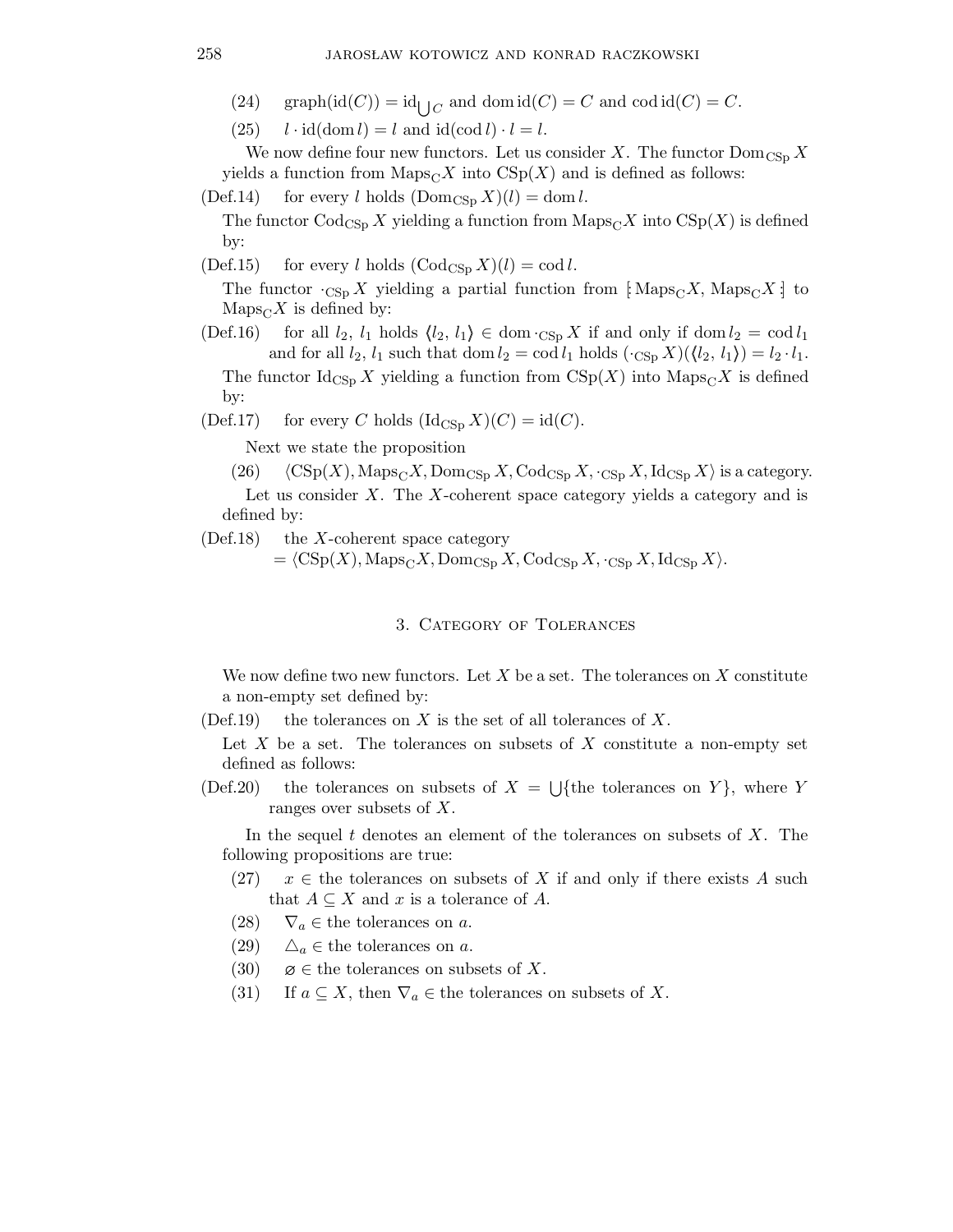- (32) If  $a \subseteq X$ , then  $\Delta_a \in \mathbb{R}$  the tolerances on subsets of X.
- (33)  $\nabla_X \in$  the tolerances on subsets of X.
- (34)  $\Delta_X \in$  the tolerances on subsets of X.

Let us consider X. The functor  $TOL(X)$  yields a non-empty set and is defined by:

 $(\text{Def.21}) \quad \text{TOL}(X) = \{ \langle t, Y \rangle : t \text{ is a tolerance of } Y \}, \text{ where } t \text{ ranges over ele$ ments of the tolerances on subsets of  $X$ , and  $Y$  ranges over elements of  $2^X$ .

In the sequel T,  $T_1$ ,  $T_2$  will denote elements of TOL(X). Next we state several propositions:

- (35)  $\langle \emptyset, \emptyset \rangle \in \text{TOL}(X)$ .
- (36) If  $a \subseteq X$ , then  $\langle \triangle_a, a \rangle \in \text{TOL}(X)$ .
- (37) If  $a \subseteq X$ , then  $\langle \nabla_a, a \rangle \in \text{TOL}(X)$ .
- (38)  $\langle \Delta_X, X \rangle \in \text{TOL}(X)$ .
- (39)  $\langle \nabla_X, X \rangle \in \text{TOL}(X)$ .

Let us consider X, T. Then  $T_2$  is an element of  $2^X$ . Then  $T_1$  is a tolerance of  $T_2$ . Let us consider X. The functor  $\text{Funcs}_T X$  yielding a non-empty set of functions is defined as follows:

(Def.22) Funcs<sub>T</sub>X =  $\bigcup \{(T_{32})^{T_{2}}\}$ , where T ranges over elements of TOL(X), and  $T_3$  ranges over elements of  $TOL(X)$ .

In the sequel f denotes an element of  $\text{Funcs}_{T}X$ . We now state the proposition

(40)  $x \in \text{Funcs}_{T}X$  if and only if there exist  $T_1, T_2$  such that if  $T_{22} = \emptyset$ , then  $T_{12} = \emptyset$  and also x is a function from  $T_{12}$  into  $T_{22}$ .

Let us consider X. The functor  $\text{Maps}_{T}X$  yielding a non-empty set is defined by:

(Def.23) Maps $_{T}X = \{ \langle T, T_3 \rangle, f \rangle : (T_3 2 = \emptyset \Rightarrow T_2 = \emptyset) \wedge f$  is a function from  $T_2$ into  $T_{32} \wedge \bigwedge_{x,y} [\langle x, y \rangle \in T_1 \Rightarrow \langle f(x), f(y) \rangle \in T_{31}] \},$ 

where T ranges over elements of  $TOL(X)$ , and  $T_3$  ranges over elements of TOL(X), and f ranges over elements of  $\text{Funcs}_{T}X$ .

In the sequel m,  $m_1$ ,  $m_2$ ,  $m_3$  denote elements of Maps<sub>T</sub>X. One can prove the following two propositions:

- (41) There exist f,  $T_1$ ,  $T_2$  such that  $m = \langle T_1, T_2 \rangle$ , f) and also if  $T_{22} = \emptyset$ , then  $T_{12} = \emptyset$  and f is a function from  $T_{12}$  into  $T_{22}$  and for all x, y such that  $\langle x, y \rangle \in T_{11}$  holds  $\langle f(x), f(y) \rangle \in T_{21}$ .
- (42) For every function f from  $T_{12}$  into  $T_{22}$  such that if  $T_{22} = \emptyset$ , then  $T_{12} =$  $\emptyset$  and also for all x, y such that  $\langle x, y \rangle \in T_{11}$  holds  $\langle f(x), f(y) \rangle \in T_{21}$ holds  $\langle T_1, T_2 \rangle, f \in \text{Maps}_{T}X$ .

We now define three new functors. Let us consider  $X, m$ . The functor  $graph(m)$  yielding a function is defined by:

 $(Def.24)$  graph $(m) = m_2$ .

The functor dom m yields an element of  $TOL(X)$  and is defined by: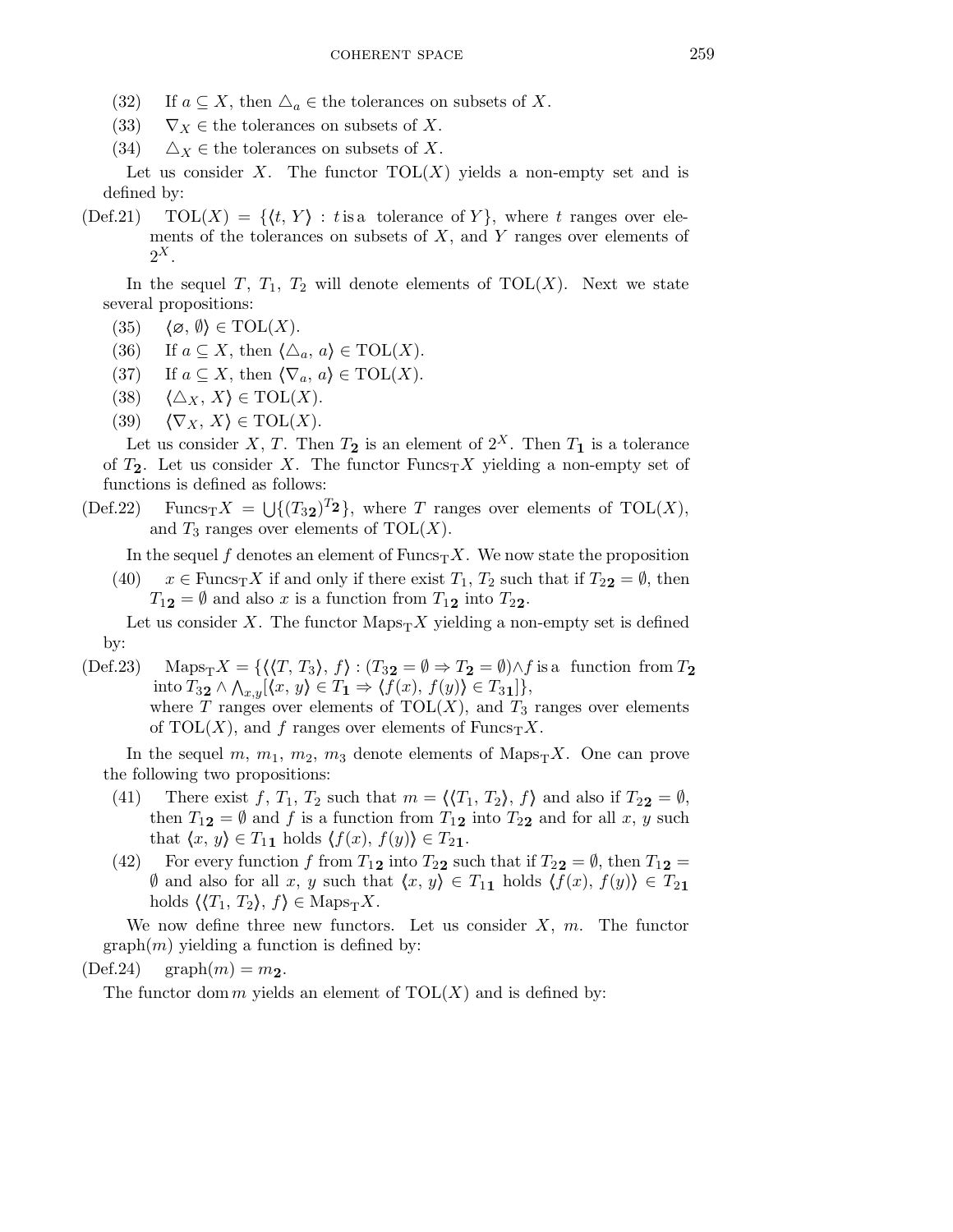$(Def.25) \quad \text{dom } m = (m_1)_1.$ 

The functor cod m yields an element of  $TOL(X)$  and is defined by:

 $(Def.26) \quad \text{cod } m = (m_1)_2.$ 

One can prove the following proposition

(43)  $m = \langle \text{dom } m, \text{cod } m \rangle, \text{graph}(m) \rangle.$ 

Let us consider X, T. The functor  $\mathrm{id}(T)$  yields an element of  $\mathrm{Maps}_{T}X$  and is defined by:

 $(\text{Def.27}) \quad \text{id}(T) = \langle \langle T, T \rangle, \text{id}_{(T_2)} \rangle.$ 

One can prove the following proposition

(44)  $(\text{cod } m)_2 \neq \emptyset \text{ or } (\text{dom } m)_2 = \emptyset \text{ and also graph}(m) \text{ is a function from }$  $(\text{dom } m)_2$  into  $(\text{cod } m)_2$  and for all x, y such that  $\langle x, y \rangle \in (\text{dom } m)_1$ holds  $\langle (\text{graph}(m))(x), (\text{graph}(m))(y) \rangle \in (\text{cod } m)_1.$ 

Let us consider X,  $m_1$ ,  $m_2$ . Let us assume that  $\text{cod } m_1 = \text{dom } m_2$ . The functor  $m_2 \cdot m_1$  yielding an element of  $\text{Maps}_{T}X$  is defined by:

 $(\text{Def.28})$   $m_2 \cdot m_1 = \langle \text{dom } m_1, \text{ cod } m_2 \rangle, \text{graph}(m_2) \cdot \text{graph}(m_1) \rangle.$ 

The following propositions are true:

- (45) If dom  $m_2 = \text{cod } m_1$ , then  $\text{graph}((m_2 \cdot m_1)) = \text{graph}(m_2) \cdot \text{graph}(m_1)$ and dom $(m_2 \cdot m_1) = \text{dom } m_1$  and  $\text{cod}(m_2 \cdot m_1) = \text{cod } m_2$ .
- (46) If dom  $m_2 = \text{cod } m_1$  and dom  $m_3 = \text{cod } m_2$ , then  $m_3 \cdot (m_2 \cdot m_1) =$  $(m_3 \cdot m_2) \cdot m_1$ .
- (47) graph(id(T)) = id<sub>(T<sub>2</sub>)</sub> and dom id(T) = T and cod id(T) = T.

(48)  $m \cdot id(\text{dom } m) = m$  and  $id(\text{cod } m) \cdot m = m$ .

We now define four new functors. Let us consider X. The functor  $\text{Dom}_X$ yields a function from  $\text{Maps}_{T}X$  into  $\text{TOL}(X)$  and is defined by:

(Def.29) for every m holds  $Dom_X(m) = dom m$ .

The functor Cod<sub>X</sub> yields a function from  $\text{Maps}_{T}X$  into  $\text{TOL}(X)$  and is defined as follows:

(Def.30) for every m holds  $Cod_X(m) = cod m$ .

The functor  $\cdot_X$  yields a partial function from [: Maps $\cdot_X$ , Maps $\cdot_Y X$ : to Maps $\cdot_Y X$ and is defined as follows:

(Def.31) for all  $m_2$ ,  $m_1$  holds  $\langle m_2, m_1 \rangle \in \text{dom}(\cdot_X)$  if and only if dom  $m_2 =$ cod  $m_1$  and for all  $m_2$ ,  $m_1$  such that dom  $m_2 = \text{cod } m_1$  holds  $\cdot_X(\langle m_2,$  $m_1$ ) =  $m_2 \cdot m_1$ .

The functor Id<sub>X</sub> yields a function from  $\text{TOL}(X)$  into  $\text{Maps}_{T}X$  and is defined by:

(Def.32) for every T holds  $\text{Id}_X(T) = \text{id}(T)$ .

Next we state the proposition

(49)  $\langle \text{TOL}(X), \text{Maps}_{T}X, \text{Dom}_X, \text{Cod}_X, \cdot_X, \text{Id}_X \rangle$  is a category.

Let us consider  $X$ . The  $X$ -tolerance category is a category defined by:

(Def.33) the X-tolerance category =  $\langle \text{TOL}(X), \text{Maps}_{T}X, \text{Dom}_{X}, \text{Cod}_{X}, \cdot_{X}, \text{Id}_{X}\rangle.$